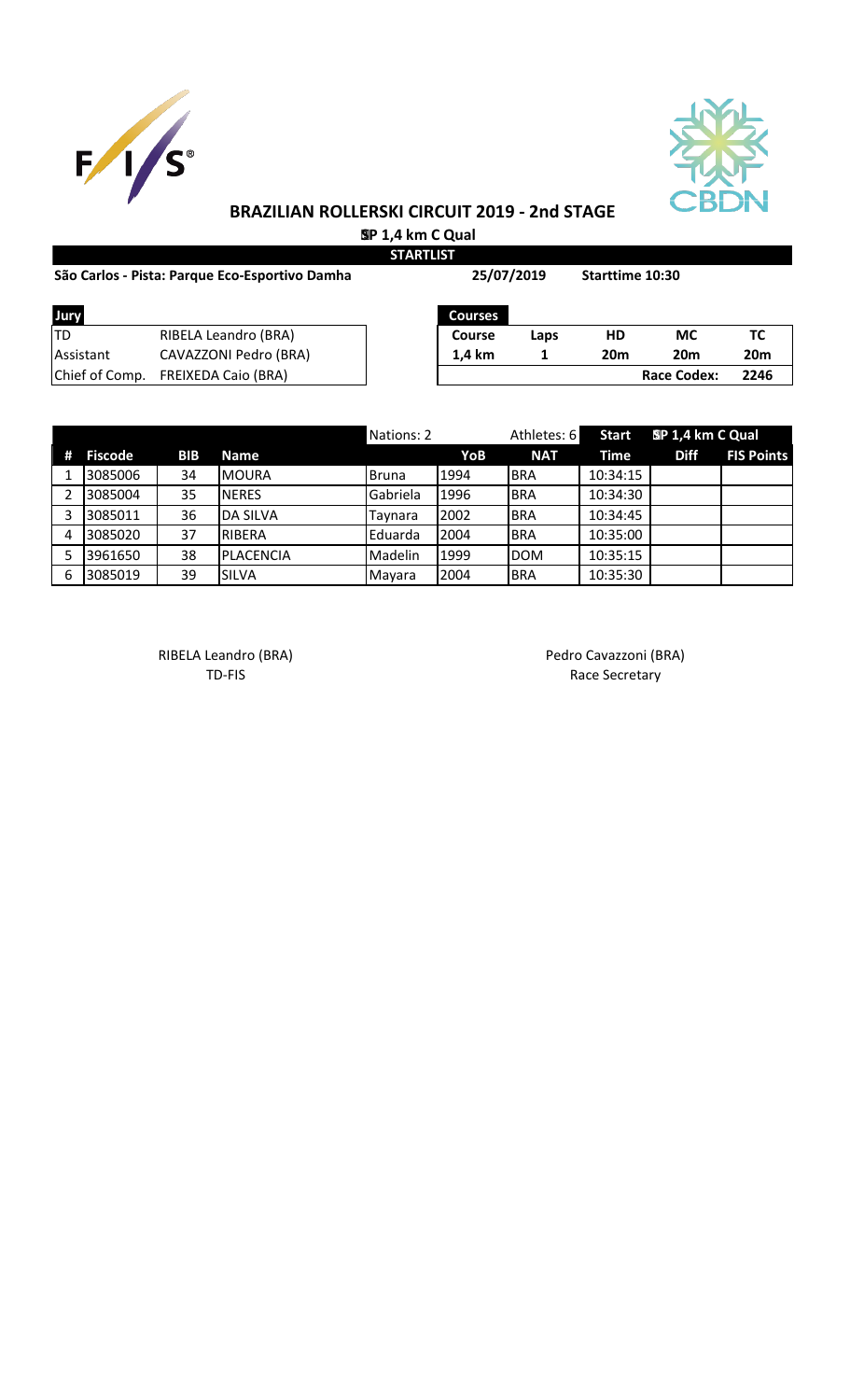



 **SP 1,4 km C Qual**

|                | São Carlos - Pista: Parque Eco-Esportivo Damha | <b>RESULT LIST</b><br>25/07/2019 |      | Starttime 10:30 |                    | Endtime 11:30   |
|----------------|------------------------------------------------|----------------------------------|------|-----------------|--------------------|-----------------|
|                |                                                |                                  |      |                 |                    |                 |
| Jury           |                                                | <b>Courses</b>                   |      |                 |                    |                 |
| ltd            | RIBELA Leandro (BRA)                           | Course                           | Laps | HD              | МC                 | ТC              |
| Assistant      | CAVAZZONI Pedro (BRA)                          | 1,4 km                           |      | 20 <sub>m</sub> | 20 <sub>m</sub>    | 20 <sub>m</sub> |
| Chief of Comp. | <b>FREIXEDA Caio (BRA)</b>                     |                                  |      |                 | <b>Race Codex:</b> | 2246            |
|                |                                                |                                  |      |                 |                    |                 |

#### **Weather**

| Weather | Air Temp. Begin Air Temp. End |     |
|---------|-------------------------------|-----|
| Clear   | 25º                           | 25º |

| ### |                |            |                 | Nations: 2     |      | Athletes: 6 |             | SP 1,4 km C Qual |                   |
|-----|----------------|------------|-----------------|----------------|------|-------------|-------------|------------------|-------------------|
| #   | <b>Fiscode</b> | <b>BIB</b> | <b>Name</b>     |                | YoB  | <b>NAT</b>  | Time        | <b>Diff</b>      | <b>FIS Points</b> |
|     | 3085006        | 34         | <b>MOURA</b>    | Bruna          | 1994 | <b>BRA</b>  | 00:04:10,15 |                  | 360,00            |
|     | 3085004        | 35         | <b>NERES</b>    | Gabriela       | 1996 | <b>BRA</b>  | 00:04:32,79 | 0:22,64          | 468,61            |
|     | 3085020        | 37         | <b>RIBERA</b>   | <b>Eduarda</b> | 2004 | <b>BRA</b>  | 00:04:34,34 | 0:24,19          | 476,04            |
|     | 3085011        | 36         | <b>DA SILVA</b> | Taynara        | 2002 | <b>BRA</b>  | 00:04:36,71 | 0:26,56          | 487,41            |
|     | 3961650        | 38         | PLACENCIA       | Madelin        | 1999 | <b>DOM</b>  | 00:05:13,11 | 1:02,96          | 662,03            |
| 6   | 3085019        | 39         | <b>SILVA</b>    | Mayara         | 2004 | <b>BRA</b>  | 00:05:49,08 | 1:38,93          | 834,58            |

RIBELA Leandro (BRA) and a control of the Pedro Cavazzoni (BRA)

TD-FIS Race Secretary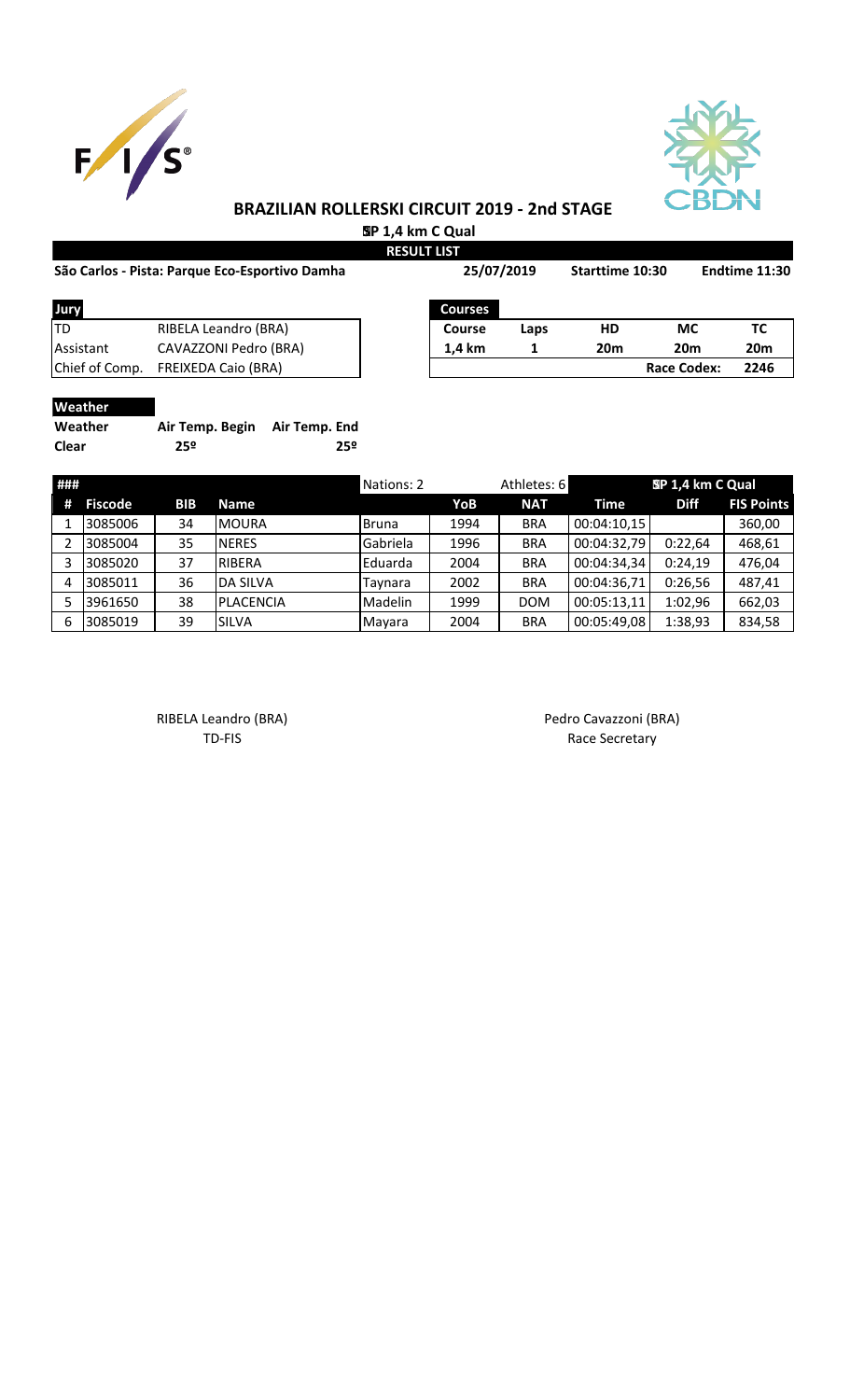**SP 1,4 km C Final**

|                                                | <b>START LIST</b> |            |                        |               |
|------------------------------------------------|-------------------|------------|------------------------|---------------|
| São Carlos - Pista: Parque Eco-Esportivo Damha |                   | 25/07/2019 | <b>Starttime 10:30</b> | Endtime 11:30 |

**FINAL A**

| Heat # $1$ |               |                       |      |  |  |  |  |
|------------|---------------|-----------------------|------|--|--|--|--|
| Pos        | <b>Bib</b>    | Name                  | Rank |  |  |  |  |
|            |               | <b>MOURA Bruna</b>    |      |  |  |  |  |
| っ          | $\mathcal{P}$ | <b>NERES Gabriela</b> |      |  |  |  |  |
| ર          | ર             | <b>RIBERA Eduarda</b> |      |  |  |  |  |
|            |               | DA SILVA Taynara      |      |  |  |  |  |
|            |               | PLACENCIA Madelin     |      |  |  |  |  |
|            |               | SILVA Mayara          |      |  |  |  |  |

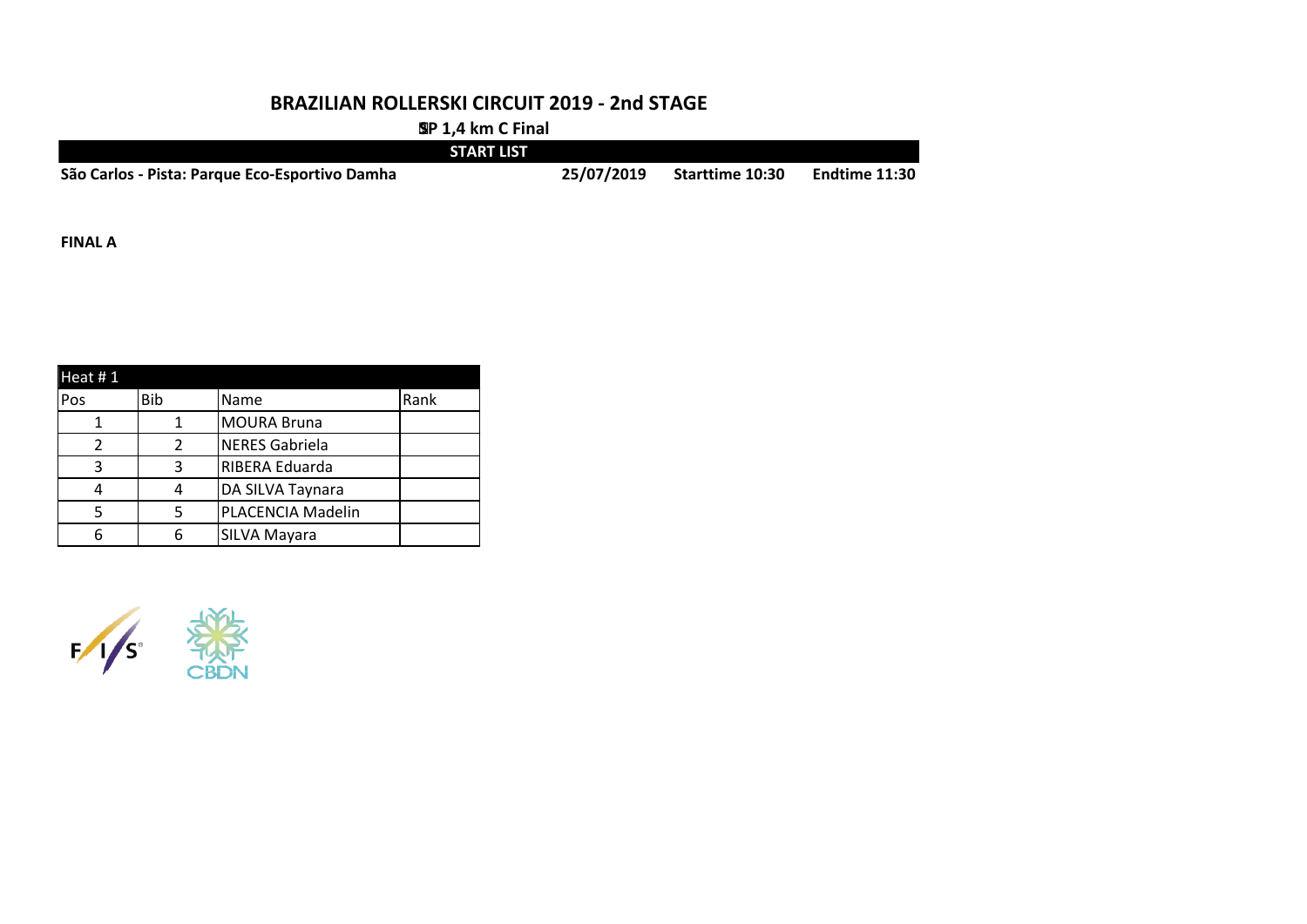**SP 1,4 km C Final**

|                                                | <b>START LIST</b> |                        |               |
|------------------------------------------------|-------------------|------------------------|---------------|
| São Carlos - Pista: Parque Eco-Esportivo Damha | 25/07/2019        | <b>Starttime 10:30</b> | Endtime 11:30 |

**FINAL A**

| Heat $# 1$ |            |                       |      |
|------------|------------|-----------------------|------|
| Pos        | <b>Bib</b> | Name                  | Rank |
|            |            | <b>MOURA Bruna</b>    |      |
|            | າ          | <b>NERES Gabriela</b> |      |
| ຊ          | ર          | RIBERA Eduarda        |      |
|            |            | DA SILVA Taynara      |      |
|            |            | PLACENCIA Madelin     |      |
|            |            | SILVA Mayara          |      |